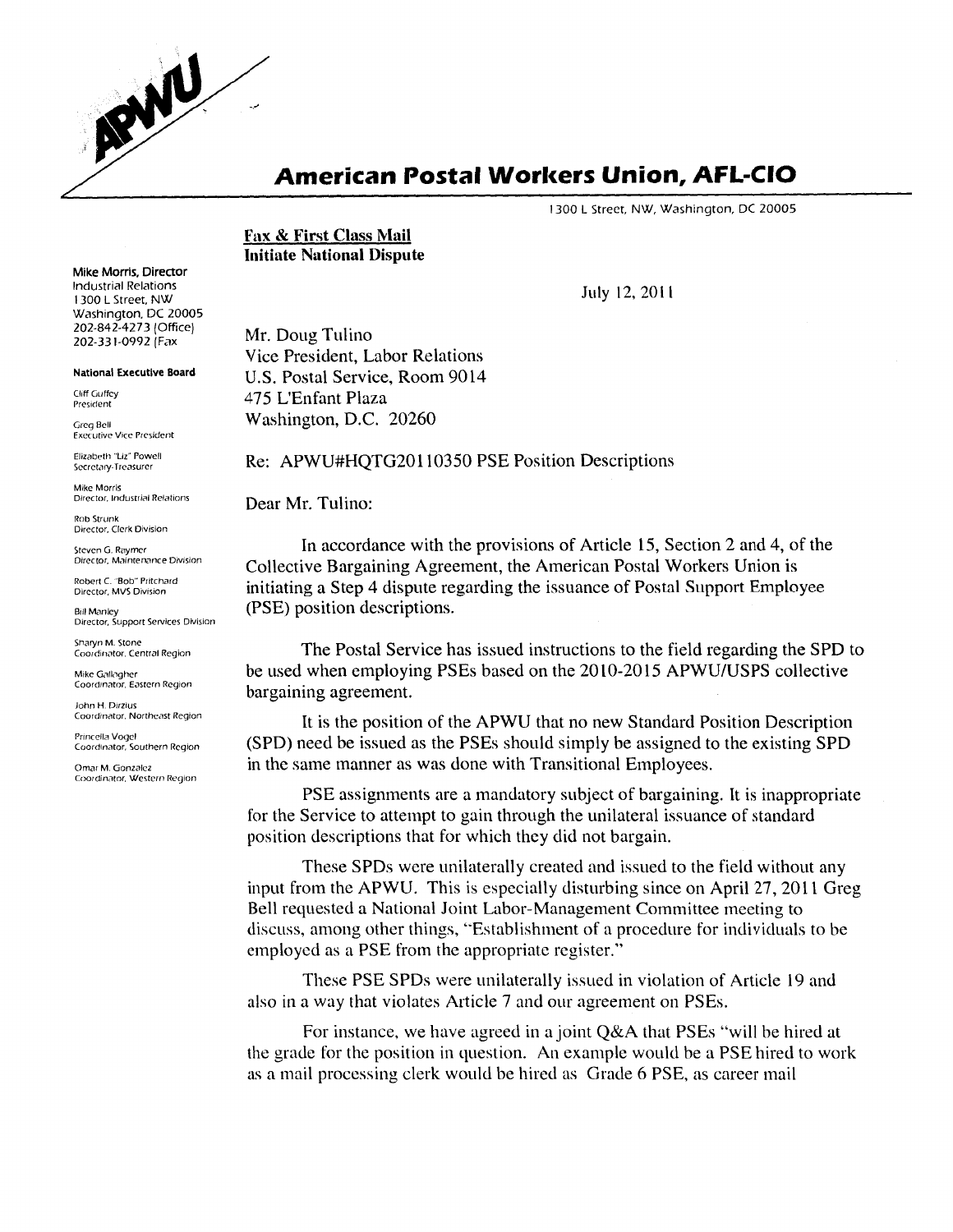Dough Tulin()  $APWU#HQ1G2W4011035$  $J^2$  July 12, 2011  $\frac{1}{2}$ 

processing clerks would be hired at level 6." In spite of that agreement, the USPS is moving<br>forward and hiring Level 4 Post Office Clerk PSEs for use in post offices with more than 190<br>revenue units (Levels 15 and 16) whe

Similarly, the APWU also objects to the inclusion of the paragraph, "PSE positions may perform a variety of duties in addition to the position described in one or more of the following craft areas, to support day to day operations of the USPS: mail processing, retail/customer services, maintenance, and motor vehicle." A PSE cannot be assigned to a different position, duty assignment or bargaining unit (craft) except in compliance with the CBA, particularly Article 7. The CBA may not properly be amended by the unilateral issuance of a PSE SPD by the USPS.

Finally, the APWU also objects to the usage of incorrect occupational and "Designation /Activity (D/A)" codes.

It is requested that you or your designee contact my office at (202) 842-4273 in order to schedule a meeting to discuss this important issue pursuant to Article 15, Section 2 and 4 of the CBA.

Sincerely,

Mike Morris, Director Industrial Relations

MM:bw<br>OPEIU #2  $\frac{1}{2}$  $n<sub>LO</sub>$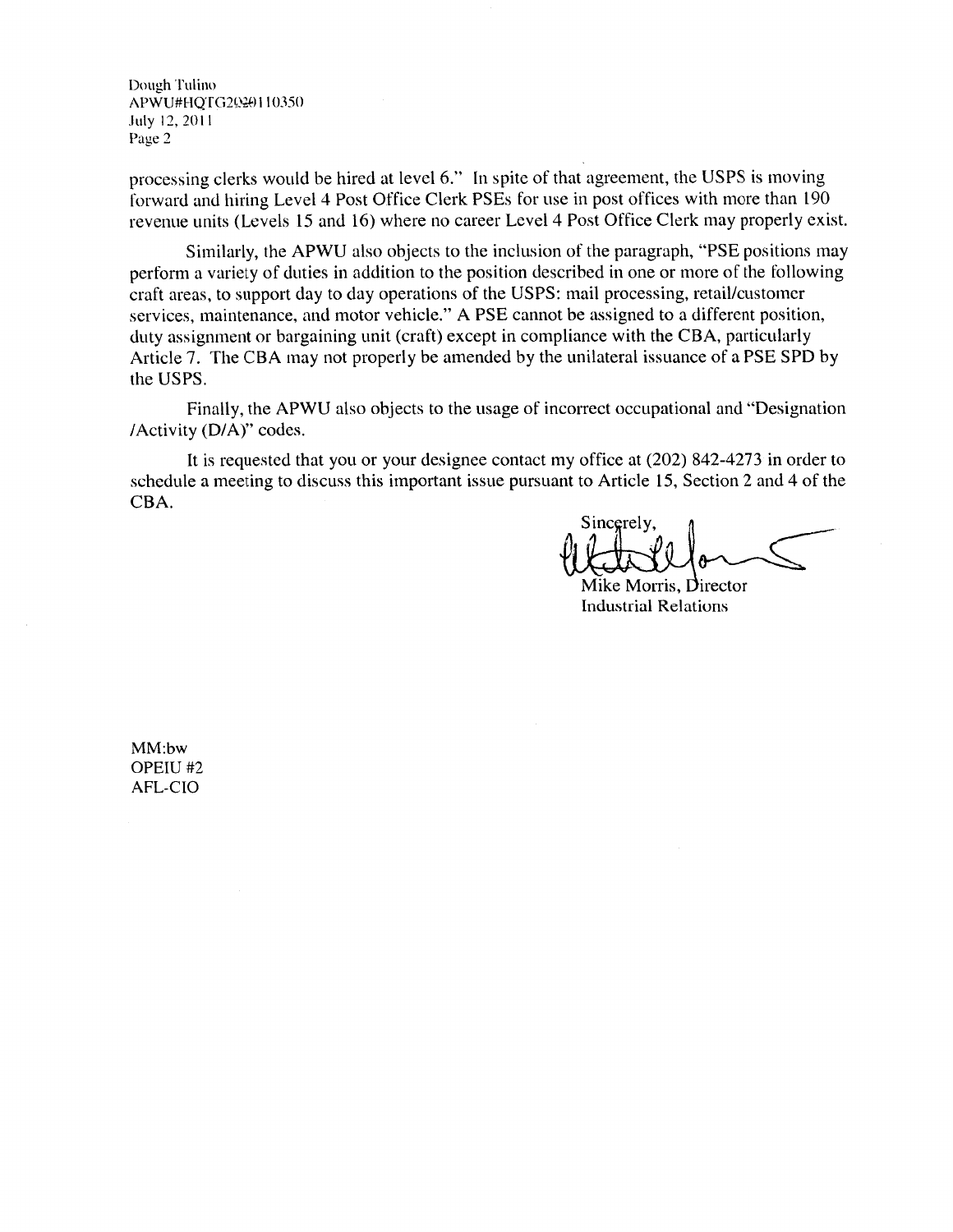#### **Transmission Report**

Date/Time 07-12-2011 04:28:33 p.m. Transmit Header Text Local ID 1 <sup>2023710992</sup> Local Name 1 Industrial Relations1 Local Name 2

This document: Confirmed (reduced sample and details below) Document size: 8.5"x11"



#### American Postal Workers Union, AFL-CIO

Mike Morris, Director Industrial Relations

Industrial Relations Department 1300 L Street, NW, Sixth Floor Washington, DC 20005 Tel: 202-842-4273 Fax: 202-371-0992

#### **FAX COVER SHEET**

| Time: $5'$ 05<br>Date: 07/2//                                                                                                                                                                                                                                                                                                                                                                                                                                                                                                                                                                                                                                                        |                     |  |  |
|--------------------------------------------------------------------------------------------------------------------------------------------------------------------------------------------------------------------------------------------------------------------------------------------------------------------------------------------------------------------------------------------------------------------------------------------------------------------------------------------------------------------------------------------------------------------------------------------------------------------------------------------------------------------------------------|---------------------|--|--|
| To: Ma. Doug TuliNo                                                                                                                                                                                                                                                                                                                                                                                                                                                                                                                                                                                                                                                                  |                     |  |  |
|                                                                                                                                                                                                                                                                                                                                                                                                                                                                                                                                                                                                                                                                                      |                     |  |  |
| Recipient's Fax Number: _____                                                                                                                                                                                                                                                                                                                                                                                                                                                                                                                                                                                                                                                        |                     |  |  |
| From: MR. Mike Morris                                                                                                                                                                                                                                                                                                                                                                                                                                                                                                                                                                                                                                                                | Fax: (202) 371-0992 |  |  |
| Number of Pages Transmitted (Including Cover Page):                                                                                                                                                                                                                                                                                                                                                                                                                                                                                                                                                                                                                                  | 9                   |  |  |
| COMMENTS: CASE # APWU HOT 20110345                                                                                                                                                                                                                                                                                                                                                                                                                                                                                                                                                                                                                                                   |                     |  |  |
| APWY HOTG 200917                                                                                                                                                                                                                                                                                                                                                                                                                                                                                                                                                                                                                                                                     |                     |  |  |
| APWY HOTCJONO349                                                                                                                                                                                                                                                                                                                                                                                                                                                                                                                                                                                                                                                                     |                     |  |  |
| HOTG20110350                                                                                                                                                                                                                                                                                                                                                                                                                                                                                                                                                                                                                                                                         |                     |  |  |
| The information contained in this facsimile message is confidential and may be information<br>protected by attorney-client privilege and/or the attorney/work product privilege. It is intended<br>only for the use of the individual named above and the privileges are not waived by virtue of this<br>having been sent by facsimile. If you are not the intended recipient, you are hereby notified that<br>any use, dissemination, distribution, or copying of this communication is strictly prohibited. If<br>you have received this communication in error, please immediately notify us by telephone and<br>return the original message to us at the above address via mail. |                     |  |  |

#### Total Pages Scanned : 9 Total Pages Confirmed : 9 Results *Results* HS b Remote Station Start Time *n Pages* Line Mode Job Type Results<br>  $\frac{1}{2}$  CP28800 Duration Pages **Pages** 2009

| INo. | dol' | i Remote Station    | ! Start Time                | 'Duration' | ' Pages | Line | Mode | ∣Job Type | <b>Results</b> |
|------|------|---------------------|-----------------------------|------------|---------|------|------|-----------|----------------|
| 001  | 458  | $1202 - 268 - 3074$ | $104:25:59 p.m. 07-12-2011$ | 00:01:52   | 9/9     |      | EC   | ١Hs       | CP28800        |
|      |      |                     |                             |            |         |      |      |           |                |
|      |      |                     |                             |            |         |      |      |           |                |

| <b>Abbreviations:</b> |  |  |
|-----------------------|--|--|
| HS: Host send         |  |  |
| HR: Host receive      |  |  |
| WS: Waiting send      |  |  |

PL: Polled local PR: Polled remote MS: Mailbox save MP: Mailbox print CP: Completed FA: Fail

TU: Terminated by user TS: Terminated by system RP: Report

G3: Group 3 **EC: Error Correct**